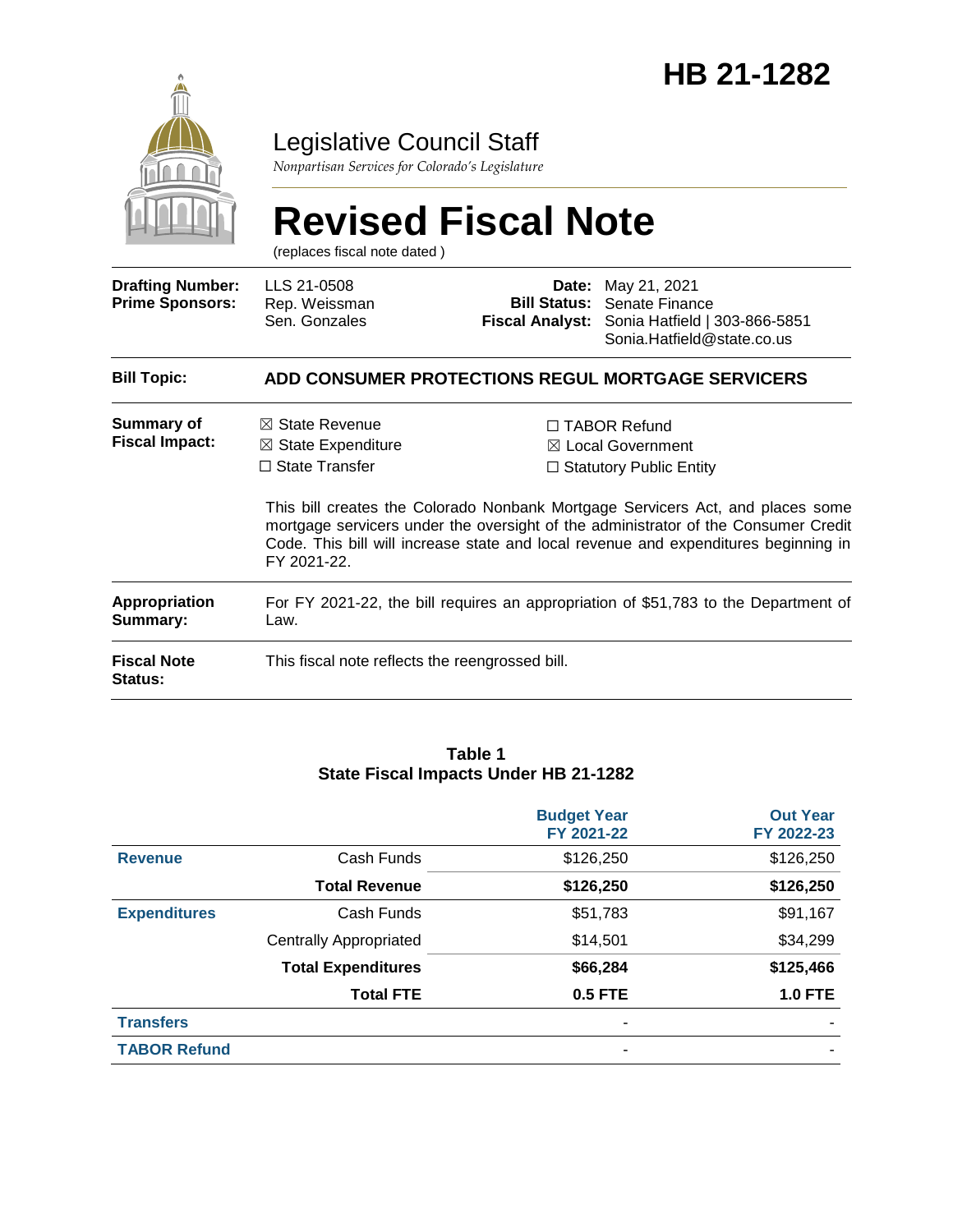Page 2

### Page 2<br>May 21, 2021 **HB 21-1282**

#### **Summary of Legislation**

This bill creates the Colorado Nonbank Mortgage Servicers Act and places certain types of nonbank mortgage servicers that service residential mortgage loans under the oversight of the administrator of the Consumer Credit Code.

**Oversight and regulation.** Beginning January 31, 2022, nonbank mortgage servicers as defined in this bill must register with the Department of Law (DOL) and pay an annual fee. The bill requires that these servicers abide by requirements related to record-keeping, reporting, record requests, examinations, and inspections. The DOL will respond to complaints and conduct investigations and examinations to determine compliance with the bill. The DOL shall include in its annual presentation to the General Assembly information about complaints, enforcement actions, and fees collected.

**Violations and enforcement.** The department may impose penalties on mortgage servicers that do not comply with certain requirements, including bringing civil actions, ordering them to cease and desist violating the bill and ordering them to refund individuals.

#### **Background**

Since the 2008 recession and housing crisis, nonbank mortgage servicers have grown substantially, and today service over half of all mortgages in the United States. Compared to banks, these mortgage servicers have liquidity and capital requirements that are typically less strict than those for banking institutions.

#### **State Revenue**

This bill will increase state cash fund revenue to the Uniform Consumer Credit Code Cash Fund in DOL by \$126,250 annually beginning in FY 2021-22. This revenue is from initial notification fees and renewal fees and is subject to TABOR. In addition, state General Fund revenue may increase to the extent that lenders are penalized for deceptive trade practices.

**Fee impact on nonbank mortgage servicers**. Colorado law requires legislative service agency review of measures which create or increase any fee collected by a state agency. These fee amounts are estimates only, based on an assumed 125 mortgage servicers registering with the DOL each year. Actual fees will be set administratively by DOL based on cash fund balance, actual program costs, and the estimated number of regulated bodies subject to this fee. The table below identifies the fee impact of this bill based on the assumed number of mortgage servicers operating in Colorado and the costs identified in the Expenditures section below.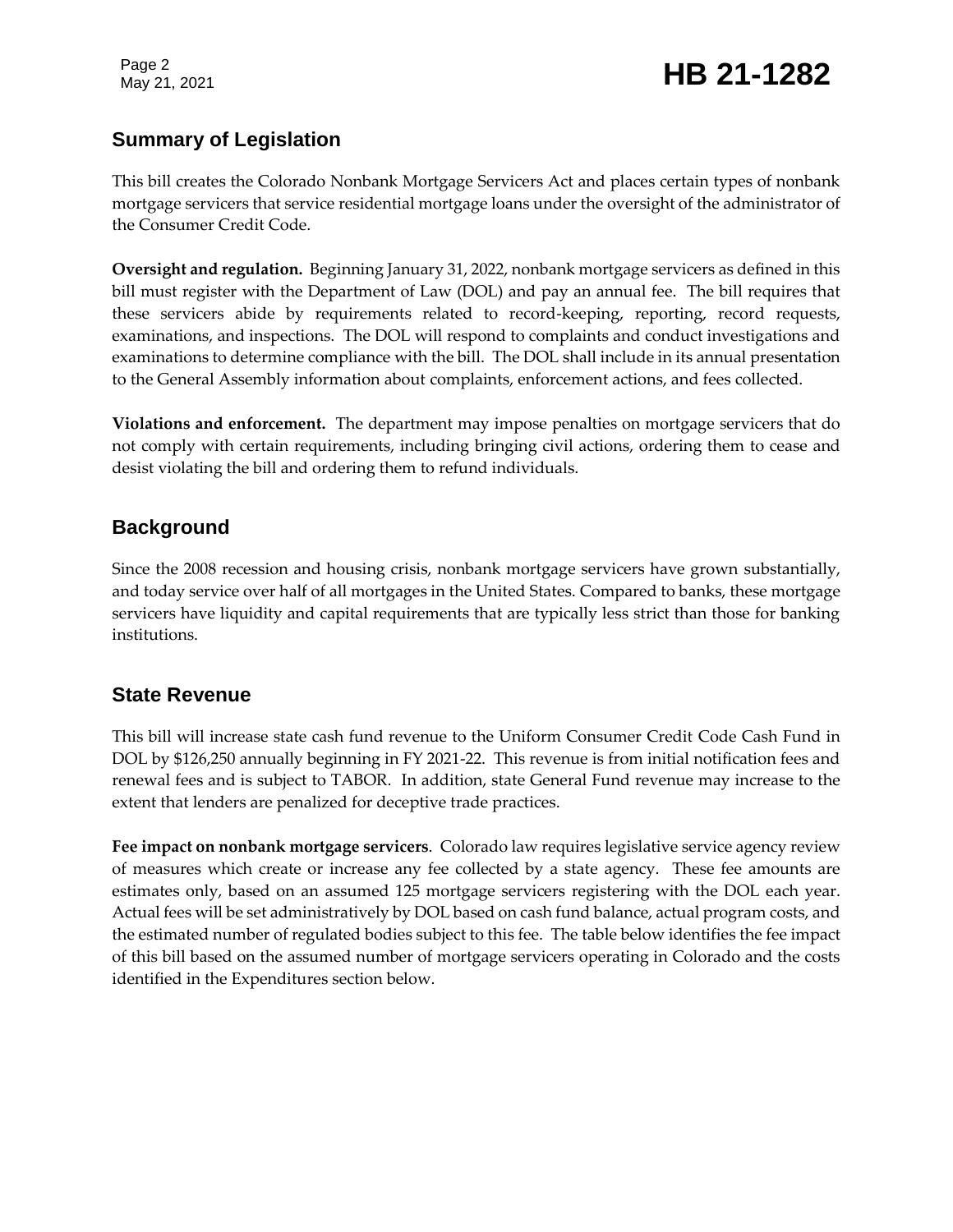| Table 2                                  |  |
|------------------------------------------|--|
| Fee Impact on Nonbank Mortgage Servicers |  |

| <b>Fiscal Year</b> | <b>Type of</b><br>Fee               | <b>Proposed</b><br><b>Fee</b> | <b>Number</b><br><b>Affected</b> | <b>Total Fee</b><br><b>Impact</b> |
|--------------------|-------------------------------------|-------------------------------|----------------------------------|-----------------------------------|
| FY 2021-22         | Initial Notification Fee            | \$1.010                       | 125                              | \$126,250                         |
| FY 2022-23         | Initial or Renewal Notification Fee | \$1,010                       | 125                              | \$126,250                         |

**Penalties**. To the extent that the Attorney General or district attorneys pursue civil actions or penalties related to violations of the bill, fine revenue to the General Fund will increase. The precise impact to the state cannot be determined.

#### **State Expenditures**

This bill increases costs in the DOL by \$66,284 in FY 2021-22 and \$125,466 in FY 2022-23 and future years, paid from the Uniform Consumer Credit Code Cash Fund, as shown in Table 3. The bill may also increase workload and costs for the Judicial Branch. These impacts are discussed below.

|                                           | FY 2021-22 | FY 2022-23     |
|-------------------------------------------|------------|----------------|
| <b>Department of Law</b>                  |            |                |
| <b>Personal Services</b>                  | \$44.908   | \$89,817       |
| <b>Operating Expenses</b>                 | \$675      | \$1,350        |
| <b>Capital Outlay Costs</b>               | \$6,200    |                |
| Centrally Appropriated Costs <sup>1</sup> | \$14,501   | \$34,299       |
| FTE - Personal Services                   | $0.5$ FTE  | $1.0$ FTE      |
| <b>Total Cost</b>                         | \$66,284   | \$125,466      |
| <b>Total FTE</b>                          | $0.5$ FTE  | <b>1.0 FTE</b> |

**Table 3 Expenditures Under HB 21-1282**

<sup>1</sup> *Centrally appropriated costs are not included in the bill's appropriation.*

**Department of Law**. The department will require 1.0 FTE for a Financial Credit Examiner to review annual notifications from mortgage servicers, examine records, investigate complaints, and handle any violations. In the first year, staffing is prorated for a January 2022 start date.

**Judicial Department.** To the extent that more civil cases are filed for violations and more appeals are filed by mortgage servicers, workload for the trial courts and appeals courts will increase. This workload can be accomplished within existing appropriations.